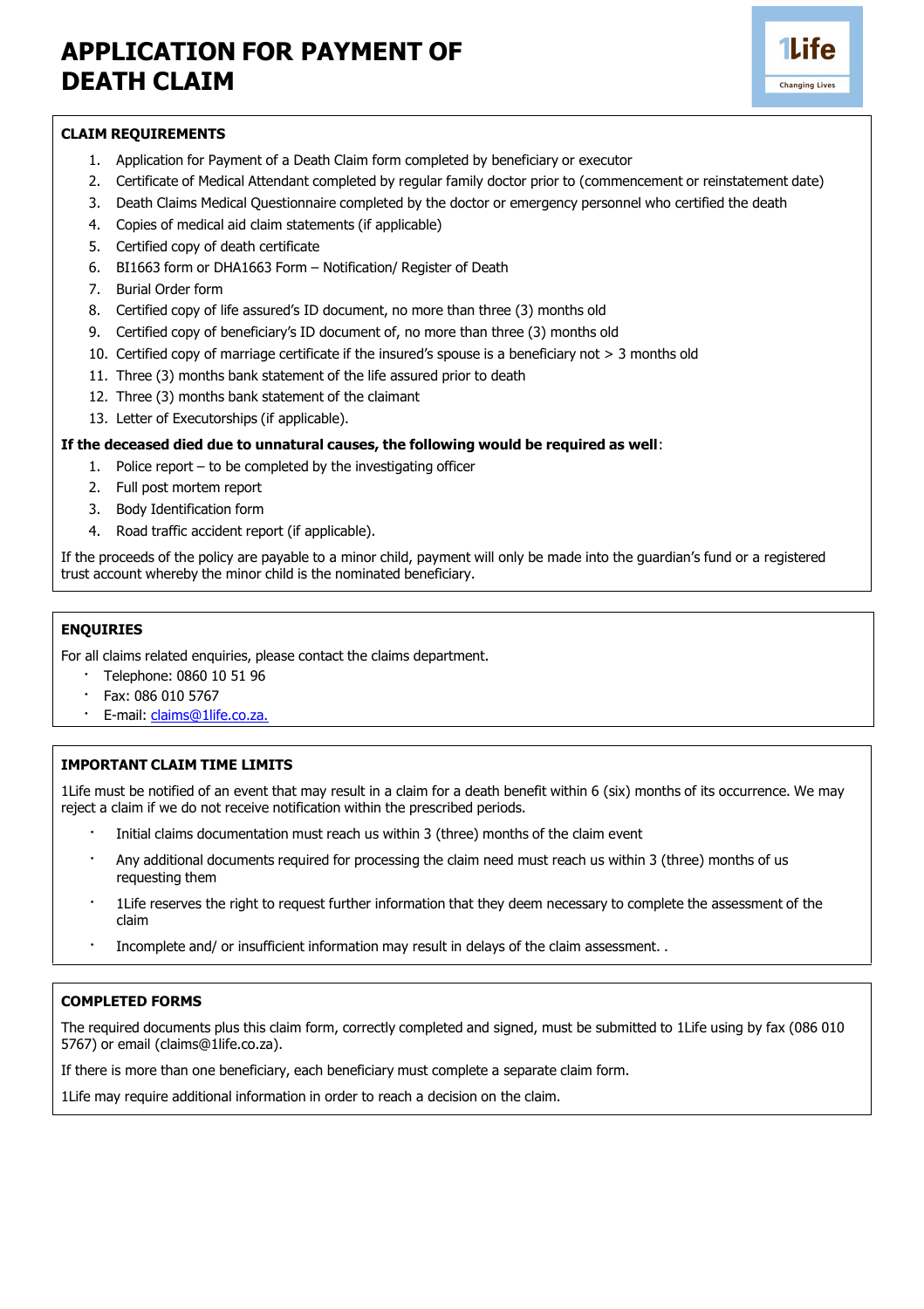| <b>SECTION A: PARTICULARS OF THE INSURED (DECEASED)</b> |                                                                                                                                                                                                                                |                              |                         |  |  |  |
|---------------------------------------------------------|--------------------------------------------------------------------------------------------------------------------------------------------------------------------------------------------------------------------------------|------------------------------|-------------------------|--|--|--|
|                                                         |                                                                                                                                                                                                                                |                              |                         |  |  |  |
| First Names                                             | <u> 2000 - Andrea Andrews, amerikansk politik (d. 1878)</u>                                                                                                                                                                    |                              |                         |  |  |  |
| ID/ Passport                                            |                                                                                                                                                                                                                                | <u> Alexandria (m. 1888)</u> |                         |  |  |  |
|                                                         |                                                                                                                                                                                                                                |                              |                         |  |  |  |
|                                                         | <u> 1989 - Johann Stoff, deutscher Stoffen und der Stoffen und der Stoffen und der Stoffen und der Stoffen und der</u>                                                                                                         |                              | Code __________________ |  |  |  |
|                                                         | Physical Address and the contract of the contract of the contract of the contract of the contract of the contract of the contract of the contract of the contract of the contract of the contract of the contract of the contr |                              |                         |  |  |  |
|                                                         | <u> Alexandro de la contrada de la contrada de la contrada de la contrada de la contrada de la contrada de la co</u>                                                                                                           |                              | Code ________________   |  |  |  |
|                                                         |                                                                                                                                                                                                                                |                              | Fax (Work)              |  |  |  |
|                                                         |                                                                                                                                                                                                                                |                              |                         |  |  |  |
| Cell                                                    |                                                                                                                                                                                                                                |                              |                         |  |  |  |
|                                                         | 2. Date of Death 2002 Contract and Contract and Contract and Contract and Contract and Contract and Contract and Contract and Contract and Contract and Contract and Contract and Contract and Contract and Contract and Contr |                              |                         |  |  |  |
| 4. Place of Burial                                      | <u> 1989 - Johann Harry Harry Harry Harry Harry Harry Harry Harry Harry Harry Harry Harry Harry Harry Harry Harry</u>                                                                                                          |                              |                         |  |  |  |
| 5.                                                      |                                                                                                                                                                                                                                |                              |                         |  |  |  |
| 7.                                                      |                                                                                                                                                                                                                                |                              |                         |  |  |  |
|                                                         | ,我们也不能会在这里,我们也不能会在这里,我们也不能会在这里,我们也不能会在这里,我们也不能会在这里,我们也不能会在这里,我们也不能会不能会不能会。""我们,我                                                                                                                                               |                              |                         |  |  |  |
|                                                         |                                                                                                                                                                                                                                |                              |                         |  |  |  |
|                                                         |                                                                                                                                                                                                                                |                              |                         |  |  |  |
|                                                         |                                                                                                                                                                                                                                |                              |                         |  |  |  |
|                                                         |                                                                                                                                                                                                                                |                              |                         |  |  |  |
| 8.                                                      | List any illnesses or incidents for which the deceased was hospitalised in the past:                                                                                                                                           |                              |                         |  |  |  |
| Date                                                    | <b>Treating Doctor</b>                                                                                                                                                                                                         | Hospital                     | Diagnosis               |  |  |  |
|                                                         |                                                                                                                                                                                                                                |                              |                         |  |  |  |
|                                                         |                                                                                                                                                                                                                                |                              |                         |  |  |  |
|                                                         |                                                                                                                                                                                                                                |                              |                         |  |  |  |
|                                                         |                                                                                                                                                                                                                                |                              |                         |  |  |  |
|                                                         |                                                                                                                                                                                                                                |                              |                         |  |  |  |
|                                                         |                                                                                                                                                                                                                                |                              |                         |  |  |  |
|                                                         |                                                                                                                                                                                                                                |                              |                         |  |  |  |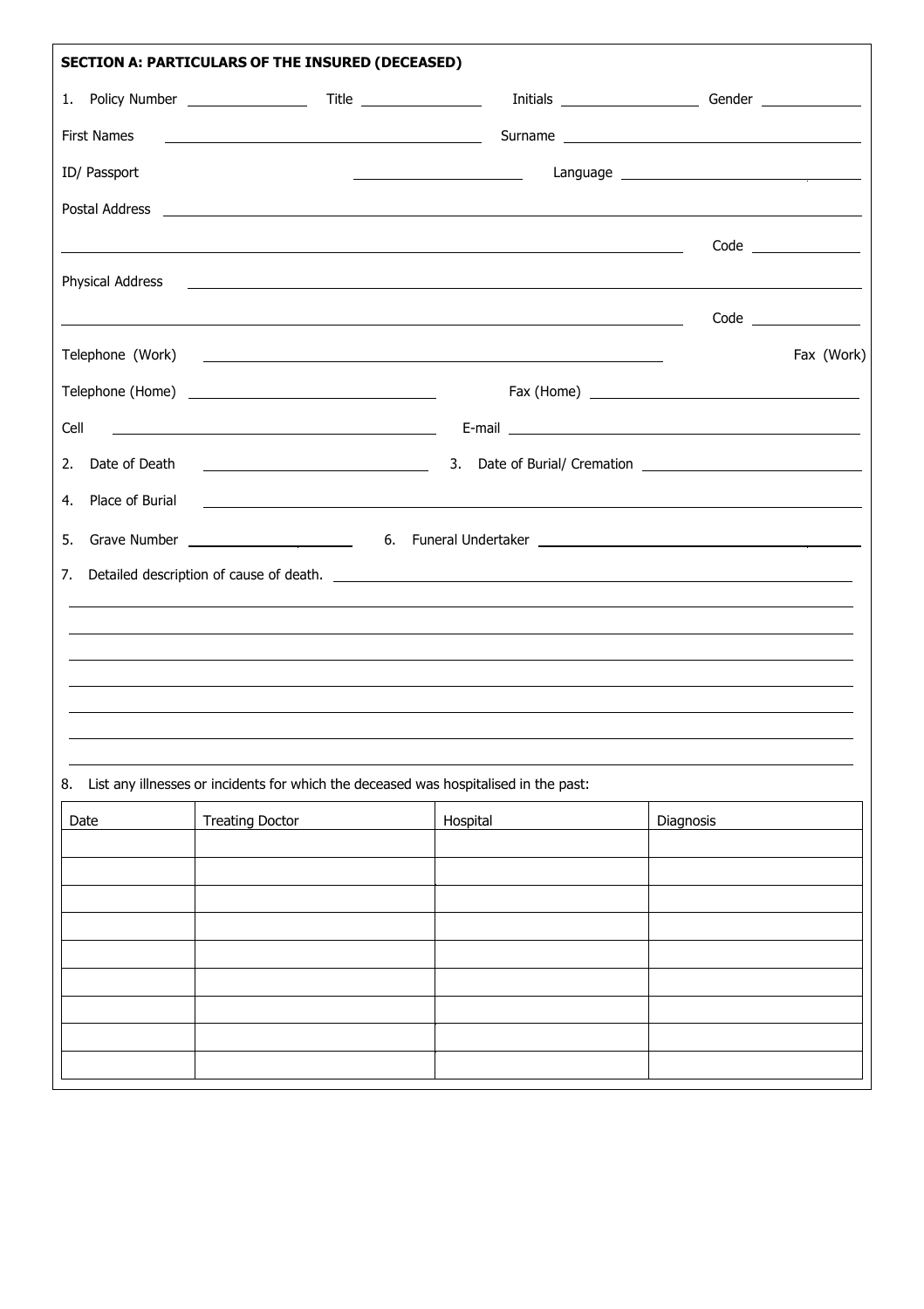|    | SECTION A: PARTICULARS OF THE INSURED (DECEASED) CONTINUED                                                                                                                                                                           |                                                                                                                      |                     |
|----|--------------------------------------------------------------------------------------------------------------------------------------------------------------------------------------------------------------------------------------|----------------------------------------------------------------------------------------------------------------------|---------------------|
| 9. | Details of all doctors who attended to the deceased during the five years preceding death.                                                                                                                                           |                                                                                                                      |                     |
| a) | Dr                                                                                                                                                                                                                                   |                                                                                                                      |                     |
|    |                                                                                                                                                                                                                                      |                                                                                                                      |                     |
|    |                                                                                                                                                                                                                                      |                                                                                                                      |                     |
| b) | Dr                                                                                                                                                                                                                                   |                                                                                                                      |                     |
|    | <u>in the contract of the contract of the contract of the contract of the contract of the contract of the contract of the contract of the contract of the contract of the contract of the contract of the contract of the contra</u> |                                                                                                                      |                     |
|    |                                                                                                                                                                                                                                      |                                                                                                                      |                     |
| C) | and a series of the series of the series of the series of the series of the series of the series of the series<br>Dr                                                                                                                 |                                                                                                                      |                     |
|    |                                                                                                                                                                                                                                      |                                                                                                                      |                     |
|    |                                                                                                                                                                                                                                      |                                                                                                                      |                     |
| 10 | Did the deceased commit suicide?                                                                                                                                                                                                     |                                                                                                                      |                     |
|    | Yes<br>a)                                                                                                                                                                                                                            | No                                                                                                                   | Under Investigation |
|    | Was the deceased's death caused by his/ her transgression of any law?                                                                                                                                                                |                                                                                                                      |                     |
|    | Yes                                                                                                                                                                                                                                  | <b>No</b>                                                                                                            | Under Investigation |
|    | Was the deceased's death caused by another person's violence?<br>b)<br>Yes                                                                                                                                                           | No                                                                                                                   | Under Investigation |
|    | 11. Was the deceased on medical aid?<br>Yes                                                                                                                                                                                          | <b>No</b>                                                                                                            |                     |
|    | 12. Name of Medical Aid                                                                                                                                                                                                              |                                                                                                                      |                     |
| 13 | Date Joined                                                                                                                                                                                                                          |                                                                                                                      |                     |
|    | 14. Name of Hospital                                                                                                                                                                                                                 | 15. Hospital Ref Number _                                                                                            |                     |
|    | 16. Company Where Deceased was Employed                                                                                                                                                                                              | <u> Alexandria de la contrada de la contrada de la contrada de la contrada de la contrada de la contrada de la c</u> |                     |
|    |                                                                                                                                                                                                                                      |                                                                                                                      |                     |
|    |                                                                                                                                                                                                                                      |                                                                                                                      |                     |
|    | Physical Address<br><u> 1999 - Johann Harry Harry Harry Harry Harry Harry Harry Harry Harry Harry Harry Harry Harry Harry Harry Harry H</u>                                                                                          |                                                                                                                      |                     |
|    | <u>Code</u> and the contract of the code of the code of the code of the code of the code of the code of the code of the code of the code of the code of the code of the code of the code of the code of the code of the code of the  |                                                                                                                      |                     |
|    |                                                                                                                                                                                                                                      |                                                                                                                      |                     |
|    | Hours Worked Per Week                                                                                                                                                                                                                |                                                                                                                      |                     |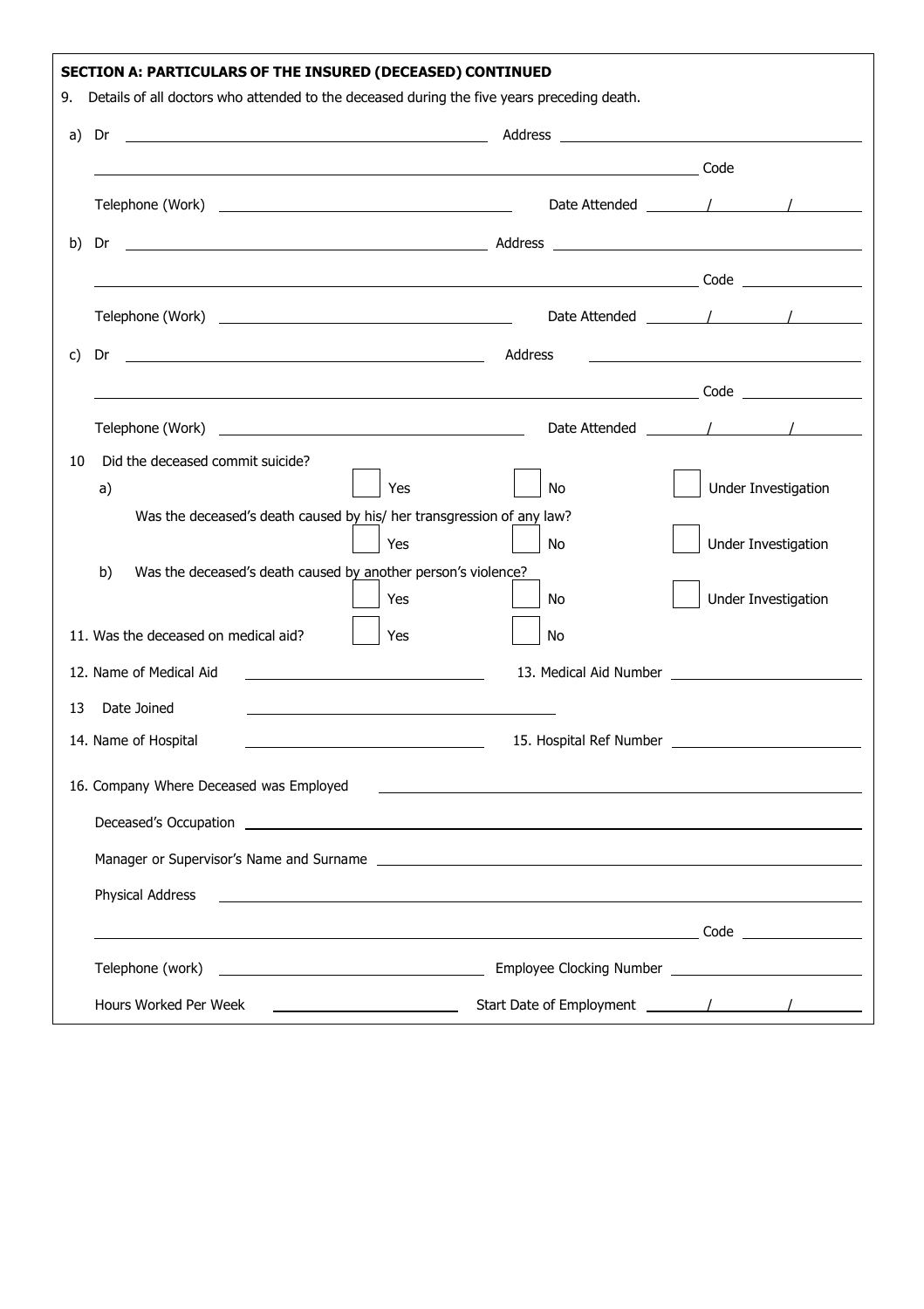| <b>SECTION B: PARTICULARS OF CLAIMANT</b> |                                                                                                                                                                                                                                      |                   |                                                                                                               |  |  |  |
|-------------------------------------------|--------------------------------------------------------------------------------------------------------------------------------------------------------------------------------------------------------------------------------------|-------------------|---------------------------------------------------------------------------------------------------------------|--|--|--|
| Title                                     |                                                                                                                                                                                                                                      |                   |                                                                                                               |  |  |  |
| <b>First Names</b>                        | <u>2008 - Andrea American American Surname (Cambridge Surname (Cambridge Surname (Cambridge Surname Surname Surname Surname Surname Surname Surname Surname Surname Surname Surname Surname Surname Surname Surname Surname Surn</u> |                   |                                                                                                               |  |  |  |
| Relationship to Deceased                  | <u>and the contract of the contract of the contract of the contract of the contract of the contract of the contract of</u>                                                                                                           |                   |                                                                                                               |  |  |  |
|                                           |                                                                                                                                                                                                                                      |                   |                                                                                                               |  |  |  |
| ID/ Passport                              | <u>and the contract of the contract of the contract of the contract of the contract of the contract of the contract of the contract of the contract of the contract of the contract of the contract of the contract of the contr</u> |                   |                                                                                                               |  |  |  |
| Postal Address                            | <u> 1999 - Johann Harry Harry Harry Harry Harry Harry Harry Harry Harry Harry Harry Harry Harry Harry Harry Harry</u>                                                                                                                |                   |                                                                                                               |  |  |  |
|                                           |                                                                                                                                                                                                                                      |                   |                                                                                                               |  |  |  |
| Physical Address                          | <u> 1990 - Johann Stoff, amerikansk politiker (d. 1980)</u>                                                                                                                                                                          |                   |                                                                                                               |  |  |  |
|                                           |                                                                                                                                                                                                                                      |                   |                                                                                                               |  |  |  |
|                                           |                                                                                                                                                                                                                                      |                   |                                                                                                               |  |  |  |
|                                           |                                                                                                                                                                                                                                      |                   |                                                                                                               |  |  |  |
| Cell                                      | <u> 1989 - Johann Barn, mars eta bainar eta baina eta baina eta baina eta baina eta baina eta baina eta baina e</u>                                                                                                                  |                   | E-mail 2008 2009 2010 2021 2022 2023 2024 2022 2022 2023 2024 2022 2023 2024 2022 2023 2024 2022 2023 2024 20 |  |  |  |
| <b>Communication Preferencel</b>          | Fax  <br>Post                                                                                                                                                                                                                        | $E$ -mail $\vert$ |                                                                                                               |  |  |  |
|                                           | <b>SECTION C: PARTICULARS OF CLAIM BY CESSIONARY</b>                                                                                                                                                                                 |                   |                                                                                                               |  |  |  |
| Bank or Institution Name                  |                                                                                                                                                                                                                                      |                   |                                                                                                               |  |  |  |
| Title                                     | Initials ___________________  Gender                                                                                                                                                                                                 |                   |                                                                                                               |  |  |  |
| Surname                                   | Amount Claimed                                                                                                                                                                                                                       |                   |                                                                                                               |  |  |  |
|                                           |                                                                                                                                                                                                                                      |                   |                                                                                                               |  |  |  |
| Signature of Claimant                     |                                                                                                                                                                                                                                      | Date              |                                                                                                               |  |  |  |